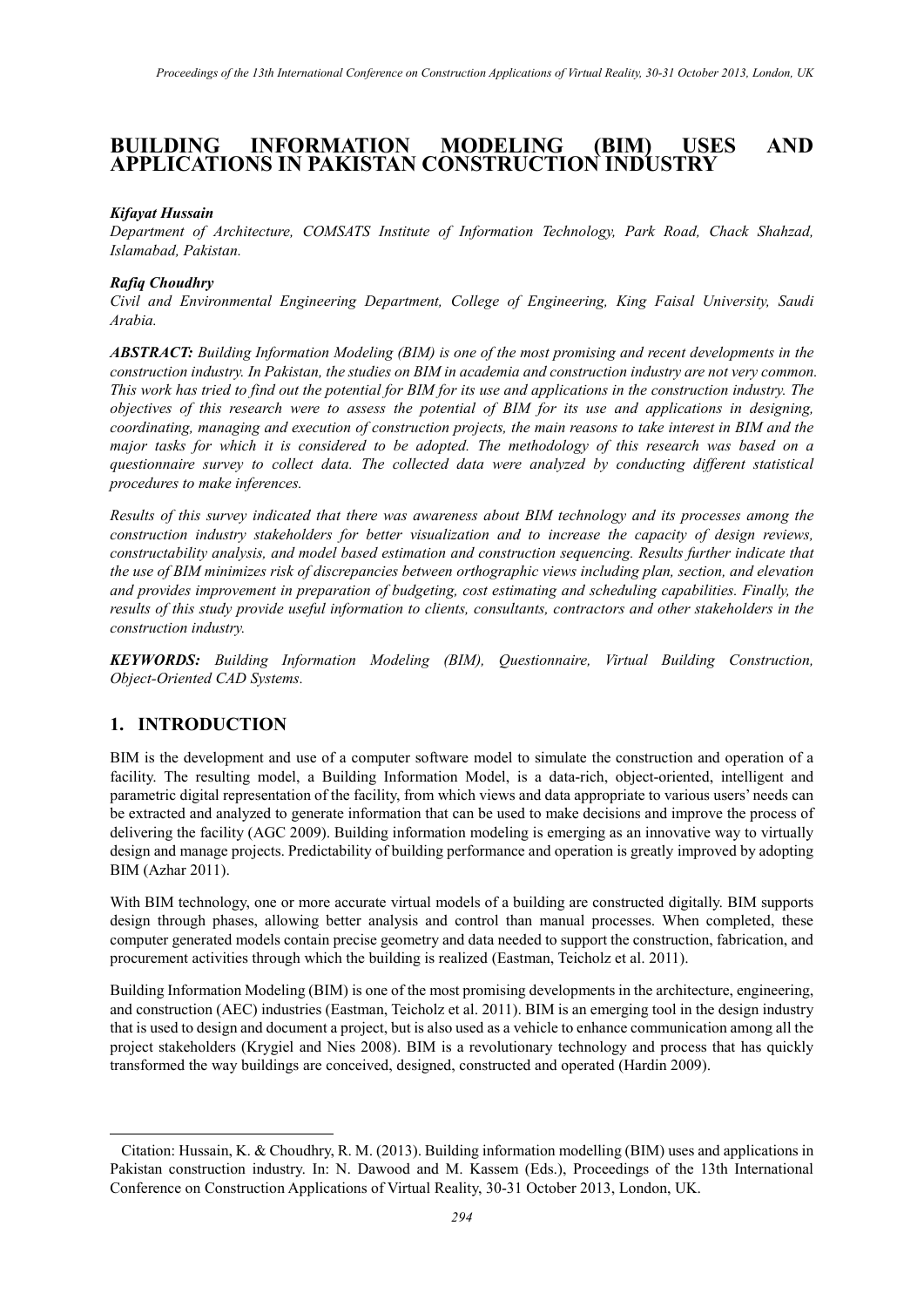In the last 5 years, the concept of Building Information Modeling has gained considerable ground in Pakistan. Most of the medium to large architecture firms in the country have at least a basic understanding of BIM. BIM is understood as a design approach that involves data sharing between consultants involved in building projects. The integration of construction and procurement details, environmental data in BIM or its use in project management or facility management is understood to a lesser degree [\(Mankani 2009\)](#page-11-0). Nonetheless, there is not much research conducted in the country for BIM potential and its use in the industry. The objective of this research is to assess the potential of BIM for its use and to investigate its applications in designing, coordinating, managing and execution of construction projects.

## **2. LITERATURE REVIEW**

The ability to utilize BIM to virtually construct a building prior to construction of the actual building provides an effective means to check its constructability in the real world and to resolve any uncertainties during the process. This allows for more efficient, better designed structures that limit waste of resources, optimize energy usage, and promote passive design strategies (Bynum, Issa et al. 2012).

Building information modeling (BIM) is the latest generation of object-oriented CAD systems in which all of the intelligent building objects that combine to make up a building design can coexist in a single 'project database' or 'virtual building' that captures everything known about the building. A building information model (in theory) provides a single, logical, consistent source for all information associated with the building (Howell and Batcheler 2005).

BIM has shifted how designers and contractors look at the entire building process from preliminary design, through construction documentation, into actual construction, and even into postconstruction building management. With BIM, you create a parametric 3D model used to autogenerate traditional building abstractions such as plans, sections, elevations, details, and schedules. Drawings are not collections of manually coordinated lines, but interactive representations of the model. Working in a model-based framework guarantees that a change in one view will propagate to all other views of the model. As you shift elements in plan, those changes appear dynamically in elevation and section. If you remove a door from your model, the software simultaneously removes the door from all views and your door schedule is updated (Krygiel and Nies 2008).

The project's design performance can also be better developed with the help of a model. The improved ability to visualize the design proposals in the early project phases greatly aids in the assessment of the spaces and aesthetic finishes of the project. The intent of the designers is more easily and accurately communicated to the other project team members, and adjustments can be made until the design meets the desired goals (Kymmell 2008).

The creation of a virtual 3D project model often consists of multiple efforts by different team members. Either the consultants or the specialty subcontractors (if the model is to be used for fabrication purposes, thus functioning as the shop drawing) will generally model their area of responsibility in the project, so that these individual models may then be combined to show a more complete model of the project. All the parts of this composite model can be coordinated so that any existing conflicts (multiple objects occupying the same space) can be found and resolved. This process is referred to as *clash detection* (Kymmell 2008).

# **3. RESEARCH METHODOLOGY**

After the preliminary study, a detailed literature review was carried out and a number of already developed questionnaire were examined. The specifics of the research survey were developed. Google documents were used to design the online questionnaire for the survey and to collect the data. The link of the questionnaire was sent to construction industry related members via email and by hand where it was required. The email addresses were acquired from the website of Pakistan Engineering Council (PEC), Pakistan Council of Architect and Town Planners (PCATP), and from Institute of Architects Pakistan (IAP) and through personal contacts.

Out of 175 questionnaires sent out, 157 were received. Twenty three (23) incomplete questionnaires were excluded and analysis was carried out on 134 questionnaires. The collected data were analyzed using MS Excel and SPSS. Cronbach's Coefficient Alpha was measured to check the reliability of the collected data and to examine the internal consistency of the items of the questionnaire when research variables were on Likert scale. The Shapiro-Wilk Normality Test was performed to check whether data is parametric or non-parametric i.e. whether it were normally distributed or otherwise. Kruskal-Wallis test was performed to check the differences or similarities in the perception of stakeholders about the research variables. A 5% level of significance was considered to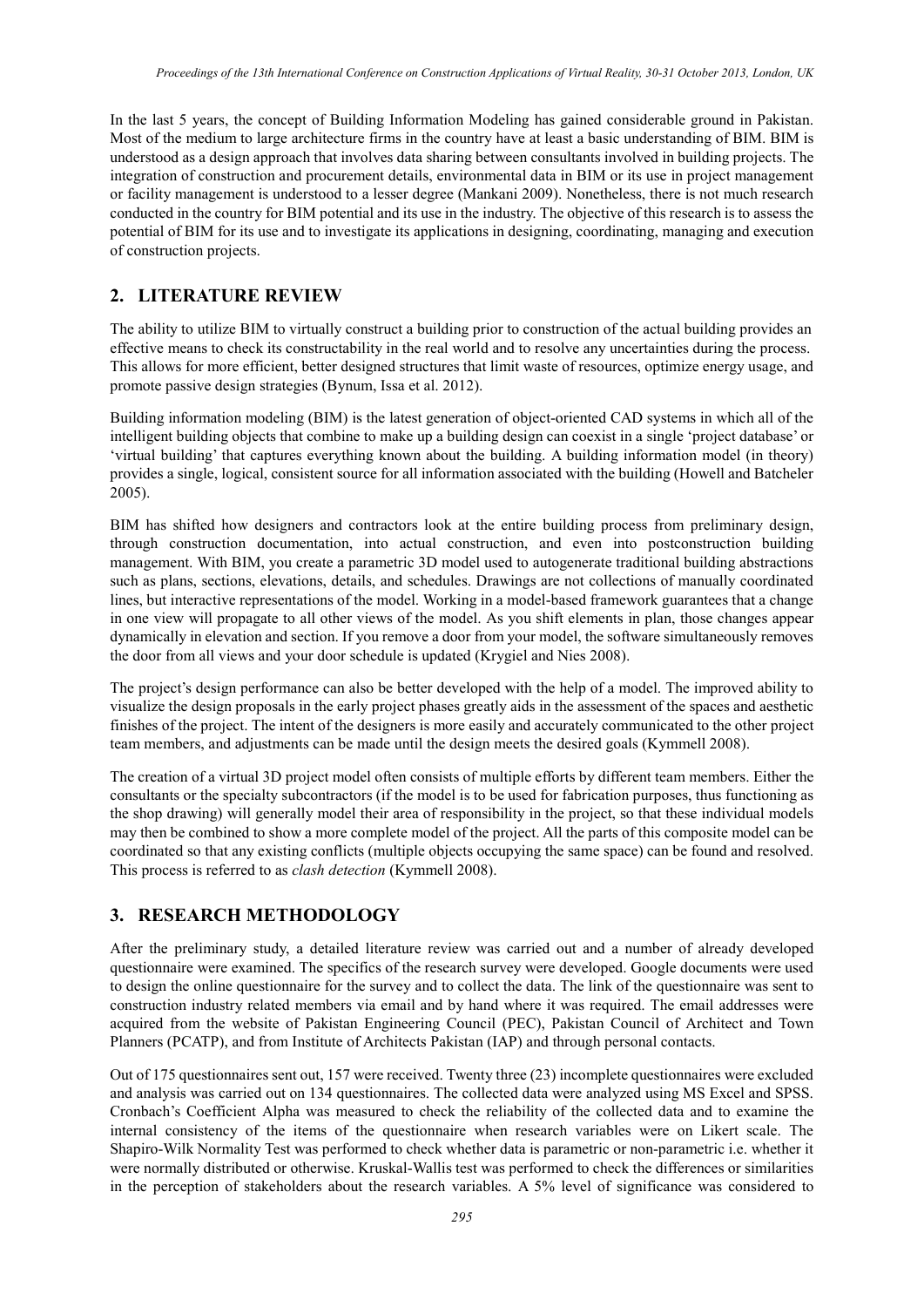represent statistically significant relationships in the collected data. The multiple choice research variables were analyzed through frequency analysis. The perception level of the respondents to this survey about the research variables was assessed by using the mean score (MS) computed by the following formula (Chan and Kumaraswamy 1996):

$$
MS = \frac{\sum (fxs)}{N} \quad (1 \le MS \ge 5)
$$
 (3-1)

Where 's' is score given to each research variable by the respondents and ranges from 1 to 5 when 1 is "Strongly disagree" and 5 is "Strongly agree"; f is frequency of responses to each rating (1-5) for each research variable; and N is total number of responses (134). In addition to the mean score, the five-point scale was transformed to relative importance indices using the relative index ranking technique (Chan and Kumaraswamy 1997; [Sambasivan and](#page-11-1)  [Soon 2007\)](#page-11-1) to determine the rankings of the research variables and verify the evaluation by mean score.

Relative Importance Index (RII) =  $\sum w / (A^*N)$  (0≤ RII ≥ 1) (3-2)

$$
RII = \frac{(1n1 + 2n2 + 3n3 + 4n4 + 5n5)}{(A*N)}
$$

Where

 $w =$  weighting assigned to each research variable by the respondents having range from 1 to 5

- n1 = number of respondents for Strongly disagree
- n2 = number of respondents for Disagree
- n3 = number of respondents for Not sure
- n4 = number of respondents for Agree
- n5 = number of respondents for Strongly agree
- A= highest weight is 5
- $N$  = sample size taken as 134

A random sample for this study was selected from a population of more than 30,000 construction industry establishments registered with Pakistan Engineering Council [\(PEC 2012\)](#page-11-2). It was fairly a large population and the sample is representative of various construction experts.

### **4. FINDINGS AND DISCUSSION**

This research survey was one of the first steps towards understanding and assessing the BIM use and its applications in the local context for coordinating, communicating and managing the construction projects. The data obtained from this study suggested that BIM is an effective tool and process for improving the delivery process of construction projects.

### **4.1 Respondent's Profile**

The respondents to this survey as indicated in Table 1 were Architects / Designers, Engineers / MEP Consultants, Contractors / Specialty Contractors, Academicians and Developers / Facility Owners with the varied professional experience from I to 20 years or more and they were holding positions in their organizations as Managing Director, Project Director / Manager, Project Architect / Engineer / Planner, Contract Manager, Site Manager, Site Supervisor, Facility Manager, and Professor / Lecturer in Academia.

Figure 1 and 2 shows there was an increasing level of awareness about BIM technology and its processes. 88.1 % of the respondents were having either little or general knowledge and 11.2% were with working knowledge of BIM. Most of them (64.9%) have no working experience with BIM (because of varied adoption barriers) but quite a number of them (35.1%) were having varied experience with this technology. However, all of them were having the knowledge of this technology and its processes (the recorded level of knowledge about BIM was 44% for little, 44% for general and 11.2% for working).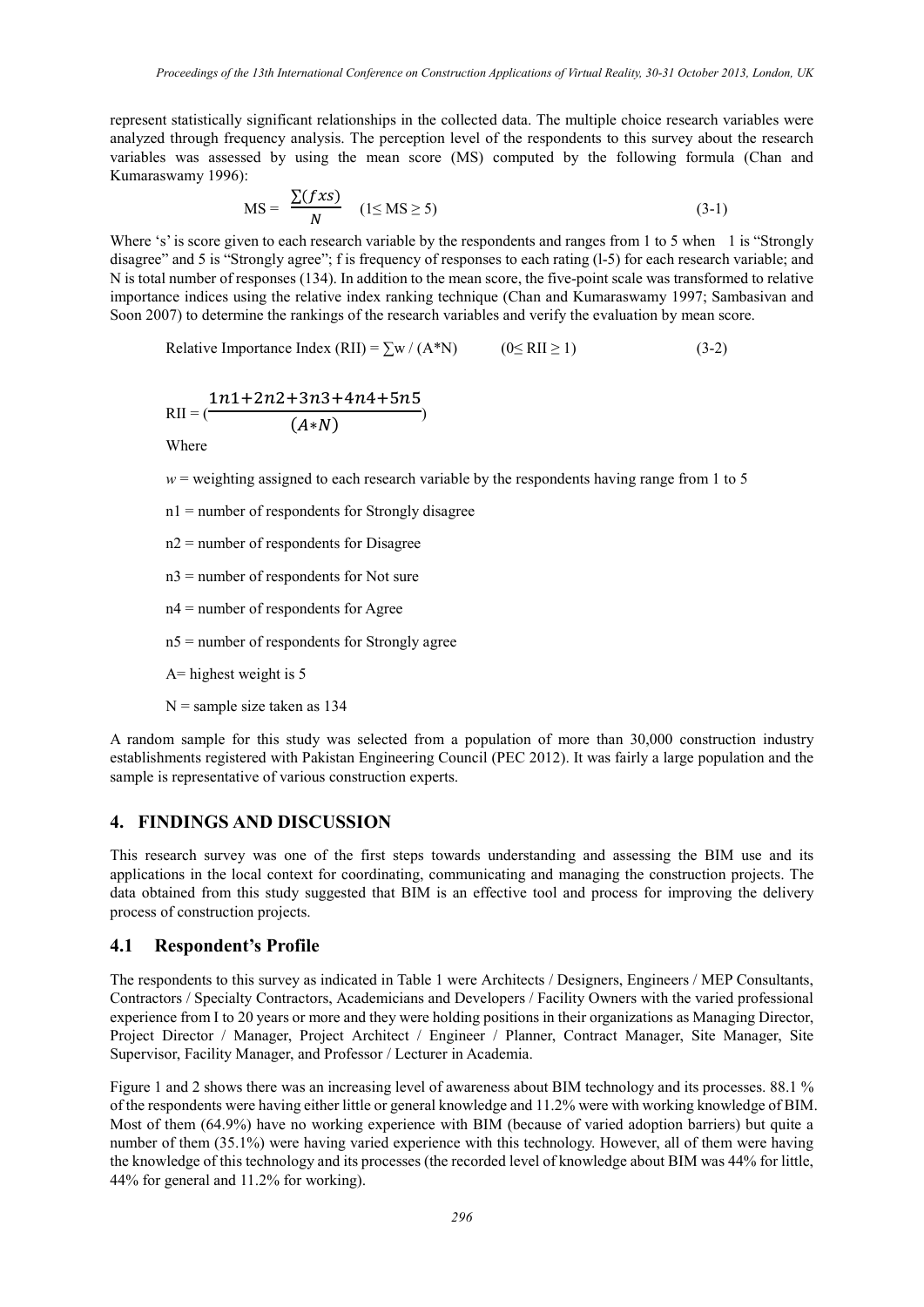| Table 1: Respondent's grouping  |           |         |                              |  |  |
|---------------------------------|-----------|---------|------------------------------|--|--|
| <b>Stakeholders</b><br>CI       | Frequency | Percent | <b>Cumulative</b><br>Percent |  |  |
| Architects / Designers          | 30        | 22.4    | 22.4                         |  |  |
| Engineers /MEP Consultants      | 48        | 35.8    | 58.2                         |  |  |
| General / Specialty Contractors | 25        | 18.7    | 76.9                         |  |  |
| Academician                     | 20        | 14.9    | 91.8                         |  |  |
| Developers / Facility owners    | 11        | 8.2     | 100.0                        |  |  |
| <b>Total</b>                    | 134       | 100.0   |                              |  |  |

The intention of getting respondents' profile was to establish that the respondents were qualified to respond this survey with varied professional experience in construction industry and working knowledge or experience with BIM.



Fig. 1: Respondent's level of knowledge about BIM



Fig. 2: Respondent's experience with BIM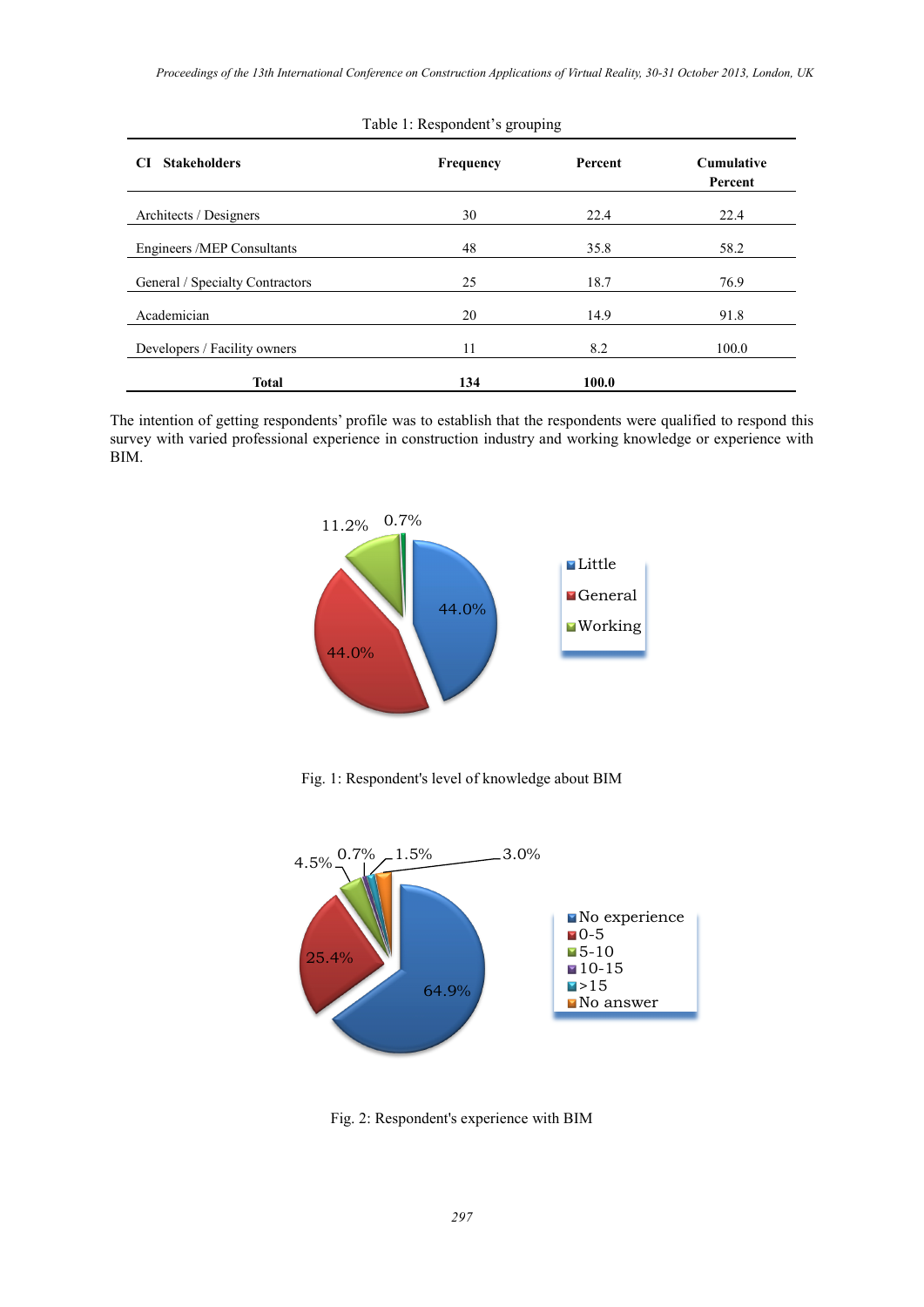## **4.2 Respondent's Organization Profile**

The type of the Organizations participated in this survey were Architecture / Designers, Engineers / MEP Consultants, General / Specialty Contractors, Academic Institutions, and Developers / Facility Owners. The geographical location of the projects undertaken by the respondent's Organization was across the country (31% in Punjab, 15.1% in Khyber Pakhtunkhwa, 17% in Sind, 10.1% in Balochistan, 9.9% in Kashmir, and 8.5% in Gilgit Baltistan, whereas some were also working in abroad and having 8.5%). The average number of employees was from 25 to more than 500. The financial strength in terms of the projects undertaken was from 100 to more than 500 million and the type of the projects undertaken by these Organizations were residential, commercial, educational, healthcare, institutional, civil and cultural, industrial, hospitality, entertainment and sports, transportation, religious etc. The intent of getting organization profile was to make sure that the respondents were working in well-established organizations working in different parts of the country on different kind of projects.

## **4.3 Nature of the collected data**

The validity of the collected data was measured and it was found the *p*-values for each research variable was less than 0.05 or 0.01. The correlation coefficient of each research variable was positive and significant at  $\alpha$  = 0.01 or  $\alpha$  $= 0.05$ . Cronbach's Coefficient Alpha value was 0.817 and this value reflected a higher degree of internal consistency of the collected data. After conducting the normality test, the significance values were found 0.000 which were less than 0.05 indicating that the collected data was not normally distributed or the data was non-parametric in nature and non-parametric tests were required for further analysis.

## **4.4 Kruskal-Wallis test**

Table 2 shows the outcomes of Kruskal-Wallis test conducted to compare the outcome of the research variables and no significant difference (as  $p > 0.05$ ) was found among the construction industry stakeholders from each other indicating that all have similar general perception about the variables.

| Research Variable                                                                                                                                               | Chi-Square | df             | Asymp.<br>Sig. |
|-----------------------------------------------------------------------------------------------------------------------------------------------------------------|------------|----------------|----------------|
| BIM minimizes risk of discrepancies between plan, section, and elevation.                                                                                       | 3.661      | 4              | 0.454          |
| BIM facilitates the instant generation of new sections, elevations and 3D views.                                                                                | 4.973      | 4              | 0.29           |
| BIM reduces time for drafting and increases for design.                                                                                                         | 1.292      | 4              | 0.863          |
| BIM carries its ability to let AEC people (at different locations) work on the same<br>building model at the same time.                                         | 3.735      | 4              | 0.443          |
| BIM is connecting AEC people professionally in a new way by sharing the data in an<br>integrated 3D environment for better decision making and project control. | 6.997      | $\overline{4}$ | 0.136          |
| BIM is efficient for site analysis, site utilization planning and to model the existing site<br>conditions.                                                     | 5.316      | 4              | 0.256          |
| BIM reduces rework in building performance analysis (energy, thermal, acoustic,<br>lighting and airflow).                                                       | 4.331      | 4              | 0.363          |
| BIM is also efficient in structural, mechanical and other Eng. Analyses.                                                                                        | 2.883      | 4              | 0.578          |
| BIM facilitates in reviewing building codes, bye laws, fire and life safety compliance in<br>3D environment.                                                    | 3.572      | 4              | 0.467          |

### Table 2: Kruskal-Wallis Test for Potential for use of BIM

a. Kruskal Wallis Test

b. Grouping Variable: Construction Industry Stakeholders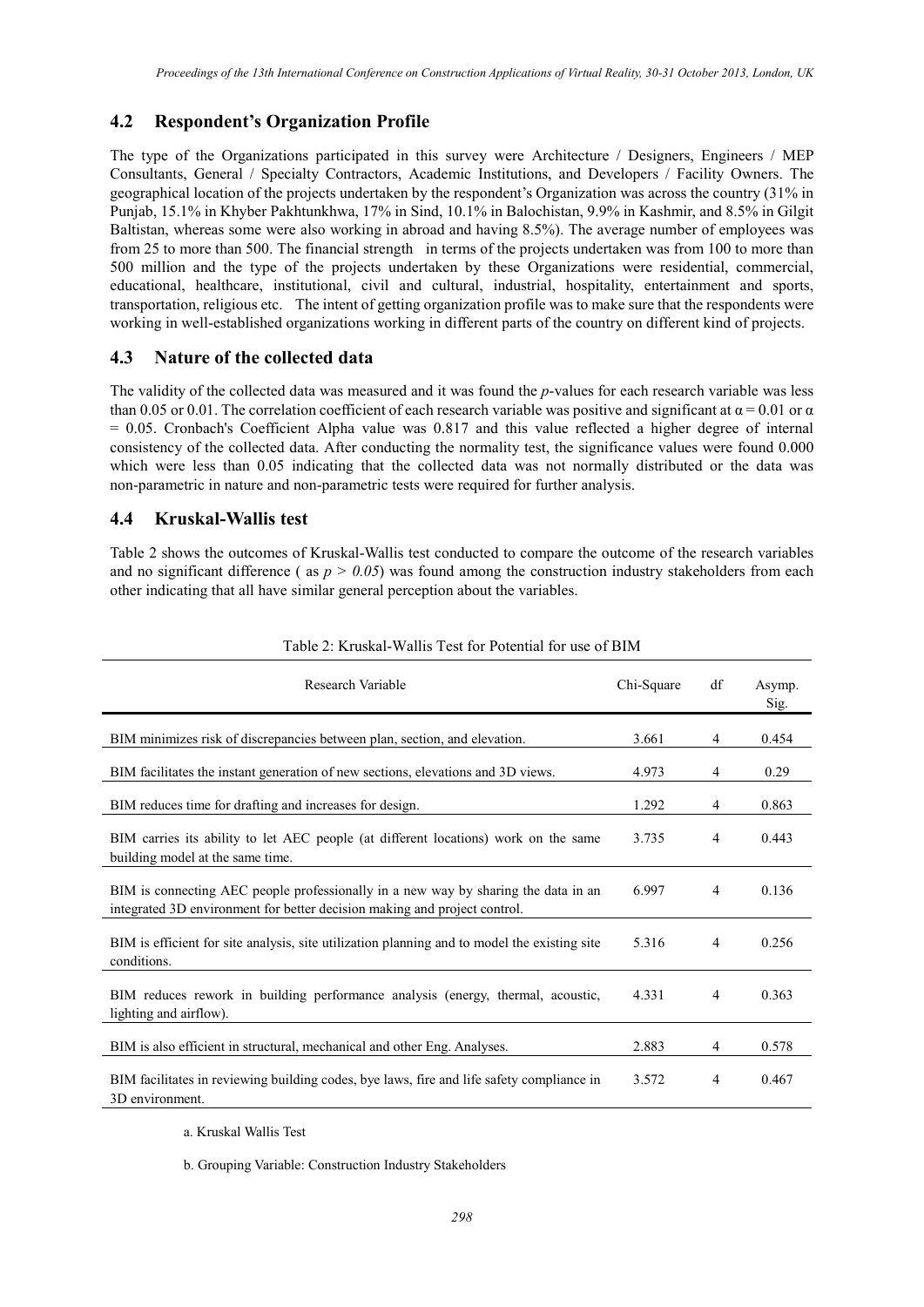# **4.5 Frequency Analysis**

Descriptive Statistics were used for frequency analysis of the research questions to draw the results. The following were the outcomes from this frequency analysis:

Autodesk Revit was being considered to be used in majority (54.4%) of the respondent's Organizations as a BIM application followed by Graphisoft ArchiCAD (7.4%) and the rest were considering or going to test the other applications. This indicated that Autodesk Revit was known to the majority of the respondents to be used as a BIM application. This may be due to the fact that most of the organizations were using Autodesk AutoCAD as 2D CAD application in their offices.

Figure 3 indicates the majority of the Organizations were Planning to adopt BIM in near future (46.3%) followed by the ones which were in the process 'For testing purpose' (29.1%). Also 22.4% were perusing its adoption 'Actively' whereas 2.2% 'Exclusively'. This shows the increasing awareness about BIM and the trend of its adoption in near future by most of the organizations.



Fig. 3: The level of BIM to be used in the organizations

In response to two the multiple choice questions 'For better visualization and being an interactive tool', followed by 'To increase the capacity of design reviews', were the main reasons to take interest in the BIM applications as shown in Figure 4 whereas Figure 5 indicated 'Constructability analysis' followed by 'Model based estimation and construction sequencing' were the major anticipated tasks for which BIM is being considered to be adopted.



Fig. 4: The reasons for taking interest in BIM applications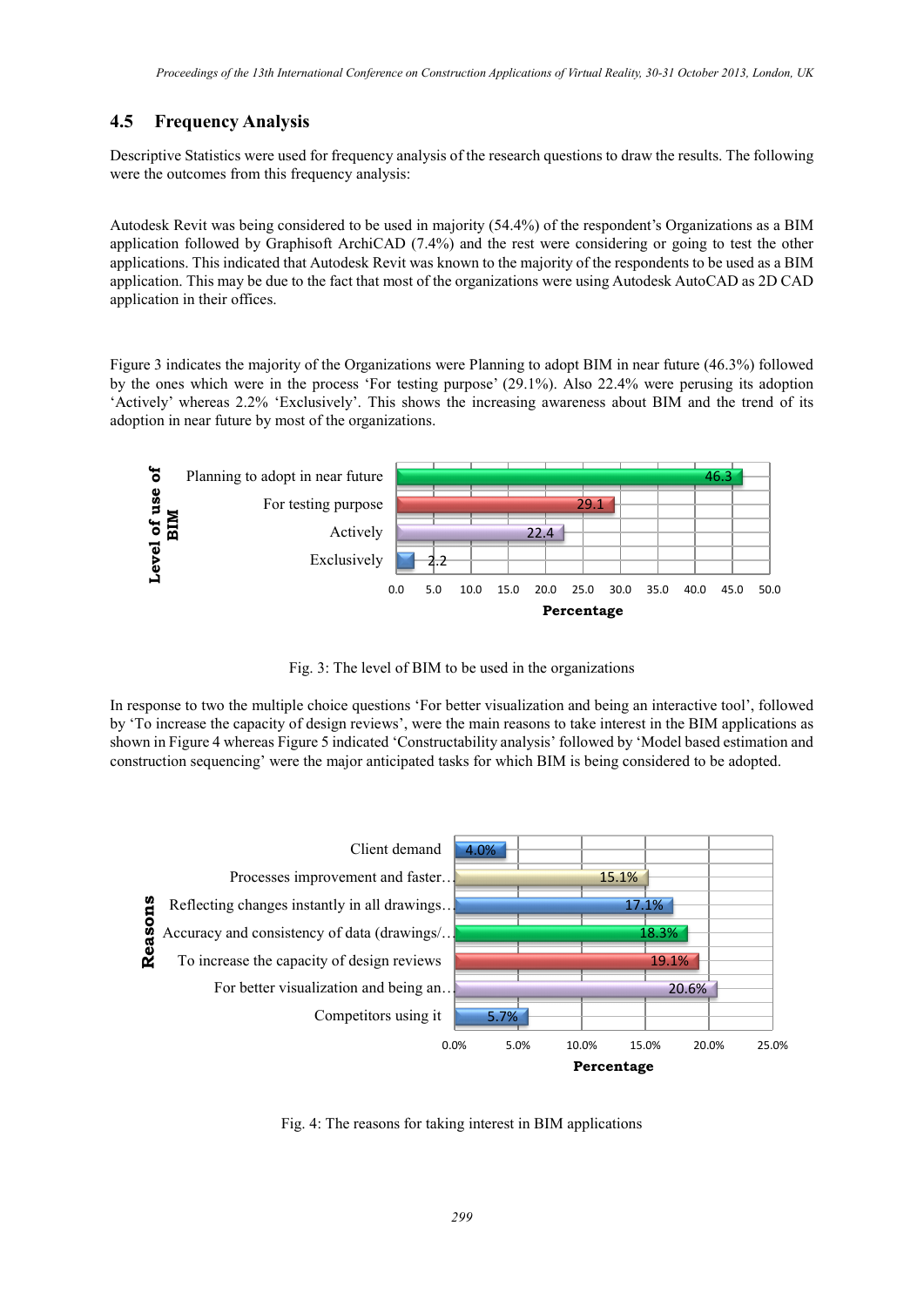

Fig. 5: The anticipated tasks for which BIM is to be adopted

With increasing interest in BIM use and its applications a set of research variables was developed in the questionnaire. The results of the responses to these variables have been shown in in Table 3. The Mean Score (MS) values of these variables indicated that the respondents to this survey were agreed that BIM minimizes risk of discrepancies between plan, section, and elevation, BIM facilitates the instant generation of new sections, elevations and 3D views, BIM reduces time for drafting and increases for design, BIM carries its ability to let AEC people (at different locations) work on the same building model at the same time, BIM is connecting AEC people professionally in a new way by sharing the data in an integrated 3D environment for better decision making and project control, BIM is efficient for site analysis, site utilization planning and to model the existing site conditions, BIM reduces rework in building performance analysis (energy, thermal, acoustic, lighting and airflow), BIM is also efficient in structural, mechanical and other Eng. Analyses, and BIM facilitates in reviewing building codes, bye laws, fire and life safety compliance in 3D environment.

|                                                                                                                                                                    |           |                      | 2              | 3           | 4     | 5                 |
|--------------------------------------------------------------------------------------------------------------------------------------------------------------------|-----------|----------------------|----------------|-------------|-------|-------------------|
| Research Variables                                                                                                                                                 | <b>MS</b> | Strongly<br>Disagree | Disagree       | Not<br>sure | Agree | Strongly<br>Agree |
| BIM minimizes risk of discrepancies between plan, section,<br>and elevation.                                                                                       | 3.94      | 1                    | 3              | 23          | 83    | 24                |
| BIM facilitates the instant generation of new sections,<br>elevations and 3D views.                                                                                | 3.93      | $\mathbf{0}$         | 3              | 24          | 86    | 21                |
| BIM reduces time for drafting and increases for design.                                                                                                            | 3.75      | $\mathbf{0}$         | 7              | 41          | 65    | 21                |
| BIM carries its ability to let AEC people (at different<br>locations) work on the same building model at the same time.                                            | 3.74      | $\theta$             | 5              | 41          | 72    | 16                |
| BIM is connecting AEC people professionally in a new way<br>by sharing the data in an integrated 3D environment for better<br>decision making and project control. | 3.81      | $\theta$             | $\overline{4}$ | 37          | 73    | 20                |
| BIM is efficient for site analysis, site utilization planning and<br>to model the existing site conditions.                                                        | 3.74      | $\boldsymbol{0}$     | 6              | 40          | 71    | 17                |

Table 3: Frequency Analysis for use of BIM and its applications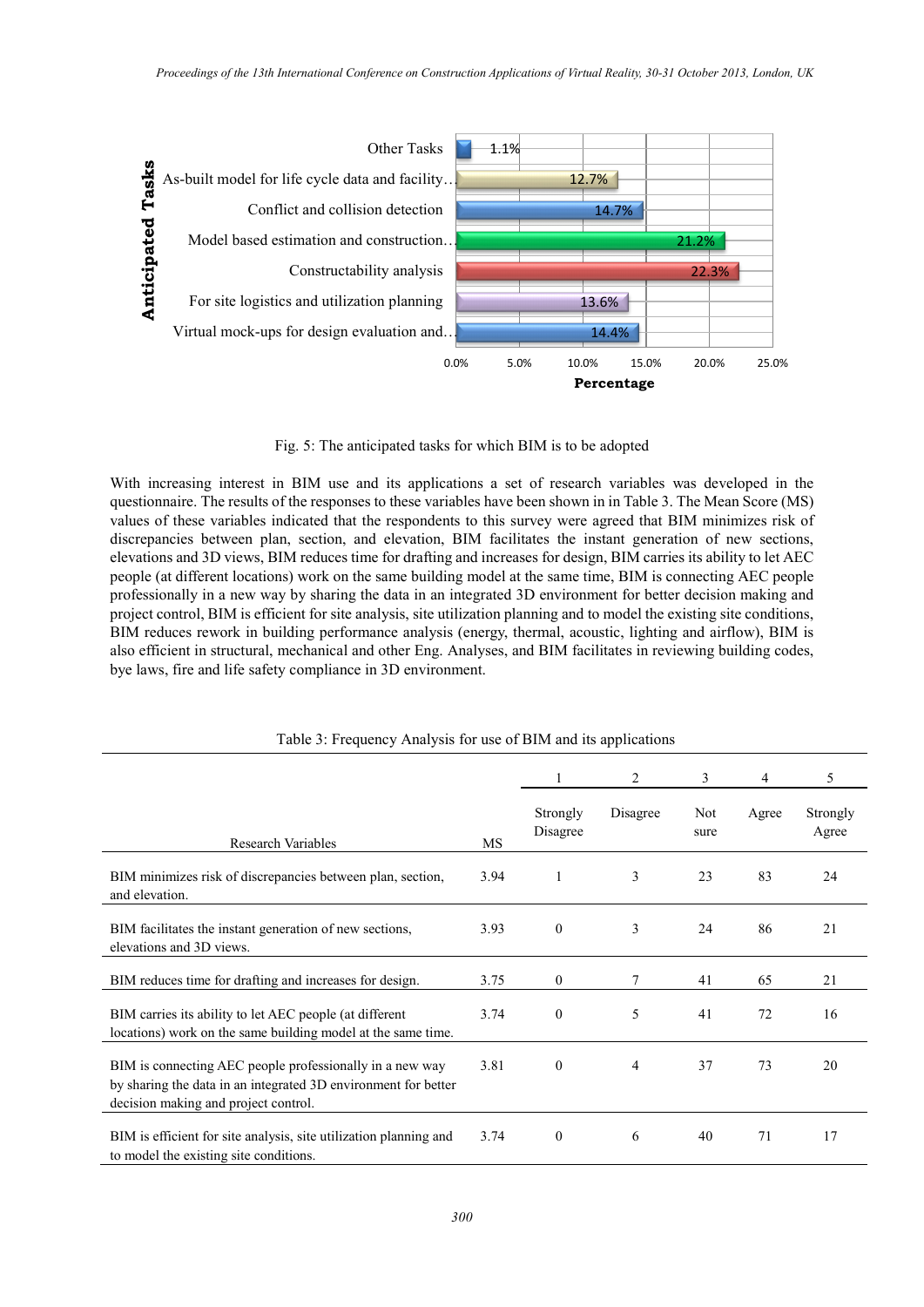| BIM reduces rework in building performance analysis (energy,<br>thermal, acoustic, lighting and airflow).    | 3.75 | $_{0}$ |          | 39 | 74 | 16 |
|--------------------------------------------------------------------------------------------------------------|------|--------|----------|----|----|----|
| BIM is also efficient in structural, mechanical and other Eng.<br>Analyses.                                  | 3.83 |        | $\theta$ | 38 |    | 18 |
| BIM facilitates in reviewing building codes, bye laws, fire and<br>life safety compliance in 3D environment. | 3.69 |        |          | 49 | 65 | 16 |

### **4.6 Ranking of Research Variables**

Table 4 shows that when the research variables were ranked through Mean Score (MS) and Relative Importance Index (RII) the following was the outcome:

- 1. Architects / Designers have ranked '*BIM minimizes risk of discrepancies between plan, section, and elevation*' at the top whereas
- 2. Engineers / MEP Consultants have ranked
	- '*BIM is efficient for site analysis, site utilization planning and to model the existing site conditions*' and
	- '*BIM is also efficient in structural, mechanical and other Eng. Analyses*' at the top.
- 3. General / Specialty Contractors have ranked '*BIM facilitates the instant generation of new sections, elevations and 3D views'* at the top.
- 4. Academicians have marked:
	- '*BIM reduces time for drafting and increases for design',*
	- '*BIM carries its ability to let AEC people (at different locations) work on the same building model at the same time',*
	- *'BIM reduces rework in building performance analysis (energy, thermal, acoustic, lighting and airflow)',* and
	- *'BIM is connecting AEC people professionally in a new way by sharing the data in an integrated 3D environment for better decision making and project control'*, at the highest rank whereas
- 5. Developers / Facility Owners have ranked '*BIM facilitates in reviewing building codes, bye laws, fire and life safety compliance in 3D environment*' at the top

| <b>Research Variable</b> | <b>CI Stakeholders</b> | Mean<br><b>Score</b> | RH     | <b>Overall</b><br>Rank |
|--------------------------|------------------------|----------------------|--------|------------------------|
|                          | Architects / Designers | 4.0667               | 0.8133 |                        |

#### Table 4: Comparison of ranks for BIM use and its applications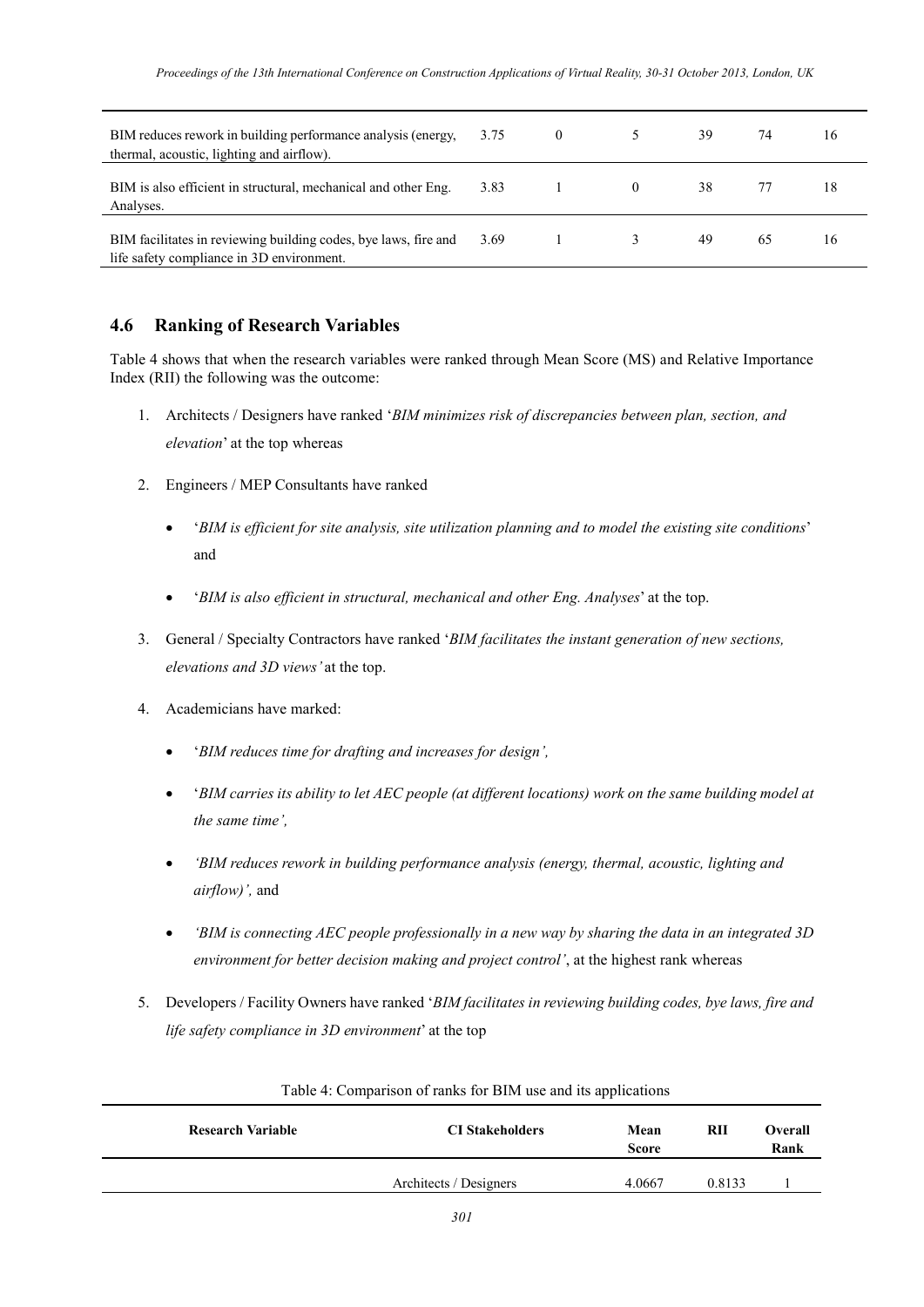| BIM<br>minimizes                                                                       | risk of discrepancies Engineers / MEP Consultants | 3.9167 | 0.7833 | 4              |
|----------------------------------------------------------------------------------------|---------------------------------------------------|--------|--------|----------------|
| between plan, section, and elevation.                                                  | General / Specialty Contractors                   | 3.9200 | 0.7840 | $\mathfrak{Z}$ |
|                                                                                        | Academician                                       | 3.9500 | 0.7900 | $\sqrt{2}$     |
|                                                                                        | Developers / Facility owners                      | 3.7273 | 0.7455 | 5              |
|                                                                                        | Architects / Designers                            | 4.0333 | 0.8067 | $\sqrt{2}$     |
| BIM facilitates the instant generation of new                                          | Engineers / MEP Consultants                       | 3.9167 | 0.7833 | $\mathfrak{Z}$ |
| sections, elevations and 3D views.                                                     | General / Specialty Contractors                   | 4.0400 | 0.8080 | $\mathbf{1}$   |
|                                                                                        | Academician                                       | 3.9000 | 0.7800 | 4              |
|                                                                                        | Developers / Facility owners                      | 3.5455 | 0.7091 | $\sqrt{5}$     |
|                                                                                        | Architects / Designers                            | 3.6000 | 0.7200 | 5              |
| BIM reduces time for drafting and increases                                            | Engineers / MEP Consultants                       | 3.7708 | 0.7542 | $\mathfrak{Z}$ |
| for design.                                                                            | General / Specialty Contractors                   | 3.8000 | 0.7600 | $\sqrt{2}$     |
|                                                                                        | Academician                                       | 3.8500 | 0.7700 | 1              |
|                                                                                        | Developers / Facility owners                      | 3.7273 | 0.7455 | $\overline{4}$ |
|                                                                                        | Architects / Designers                            | 3.7333 | 0.7467 | $\mathfrak{Z}$ |
| BIM carries its ability to let AEC people (at                                          | Engineers / MEP Consultants                       | 3.8125 | 0.7625 | $\sqrt{2}$     |
| different locations) work on the same<br>building model at the same time.              | General / Specialty Contractors                   | 3.5600 | 0.7120 | $\sqrt{5}$     |
|                                                                                        | Academician                                       | 3.8500 | 0.7700 | 1              |
|                                                                                        | Developers / Facility owners                      | 3.6364 | 0.7273 | $\overline{4}$ |
|                                                                                        | Architects / Designers                            | 3.8667 | 0.7733 | $\overline{c}$ |
| <b>AEC</b><br>BIM<br>connecting<br>is<br>people                                        | Engineers / MEP Consultants                       | 3.8333 | 0.7667 | 3              |
| professionally in a new way by sharing the<br>data in an integrated 3D environment for | General / Specialty Contractors                   | 3.6000 | 0.7200 | 4              |
| better decision making and project control.                                            | Academician                                       | 4.1000 | 0.8200 | 1              |
|                                                                                        | Developers / Facility owners                      | 3.5455 | 0.7091 | $\sqrt{5}$     |
|                                                                                        | Architects / Designers                            | 3.7000 | 0.7400 | $\mathfrak{Z}$ |
| BIM is efficient for site analysis, site                                               | Engineers / MEP Consultants                       | 3.9167 | 0.7833 | 1              |
| utilization planning and to model the<br>existing site conditions.                     | General / Specialty Contractors                   | 3.5200 | 0.7040 | $\sqrt{5}$     |
|                                                                                        | Academician                                       | 3.6000 | 0.7200 | $\overline{4}$ |
|                                                                                        | Developers / Facility owners                      | 3.8182 | 0.7636 | 2              |
|                                                                                        | Architects / Designers                            | 3.7000 | 0.7400 | 4              |
| <b>BIM</b><br>reduces<br>building<br>rework<br>in                                      | Engineers / MEP Consultants                       | 3.8333 | 0.7667 | $\overline{c}$ |
| performance<br>analysis<br>thermal,<br>(energy,                                        | General / Specialty Contractors                   | 3.5600 | 0.7120 | $\sqrt{5}$     |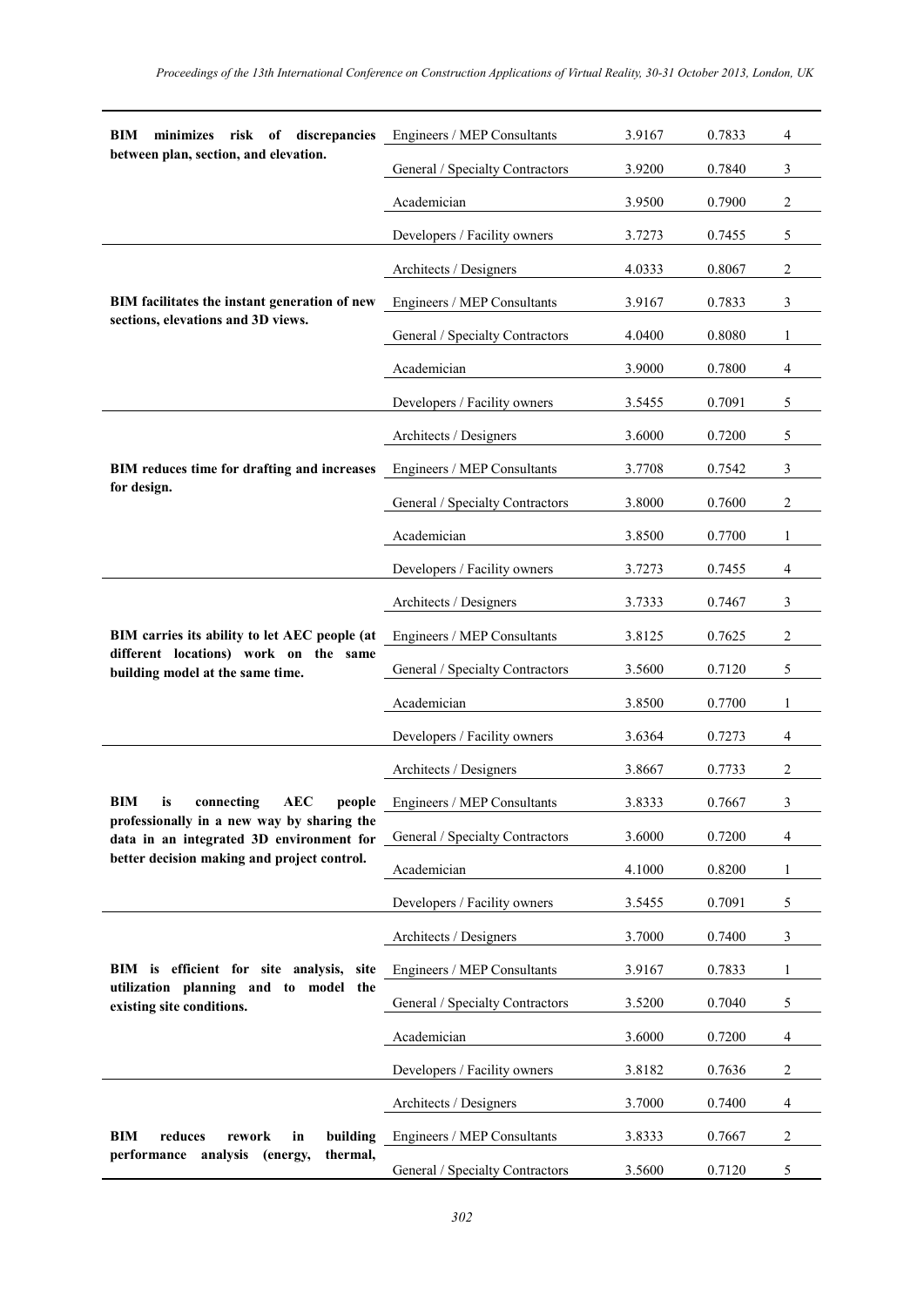| acoustic, lighting and airflow).                                                                                    | Academician                     | 3.9000 | 0.7800 | 1 |
|---------------------------------------------------------------------------------------------------------------------|---------------------------------|--------|--------|---|
|                                                                                                                     | Developers / Facility owners    | 3.7273 | 0.7455 | 3 |
| BIM<br>efficient<br>is<br>also<br>structural,<br>in<br>mechanical and other Eng. Analyses.                          | Architects / Designers          | 3.8000 | 0.7600 | 3 |
|                                                                                                                     | Engineers / MEP Consultants     | 3.9167 | 0.7833 |   |
|                                                                                                                     | General / Specialty Contractors | 3.8000 | 0.7600 | 3 |
|                                                                                                                     | Academician                     | 3.6500 | 0.7300 | 4 |
|                                                                                                                     | Developers / Facility owners    | 3.9091 | 0.7818 | 2 |
| BIM facilitates in reviewing building codes,<br>bye laws, and fire and life safety compliance<br>in 3D environment. | Architects / Designers          | 3.7333 | 0.7467 | 3 |
|                                                                                                                     | Engineers / MEP Consultants     | 3.7500 | 0.7500 | 2 |
|                                                                                                                     | General / Specialty Contractors | 3.6400 | 0.7280 | 4 |
|                                                                                                                     | Academician                     | 3.4500 | 0.6900 | 5 |
|                                                                                                                     | Developers / Facility owners    | 3.8182 | 0.7636 | 1 |

This ranking (as shown in Table 4) reflected how BIM was perceived by different construction industry stakeholders according to their interest in BIM use and its applications. Architects / Designers were more interested to use BIM to minimize risk of discrepancies between plan, section, and elevation whereas Engineers / MEP Consultants have indicated to apply BIM for site analysis, site utilization planning and to model the existing site conditions and to use BIM for Engineering Analyses. General / Specialty Contractors have the perception that BIM facilitates the instant generation of new sections, elevations and 3D views. This may be due to their interest in generating shop drawings for offsite prefabrication. Academicians were in a view to use BIM to reduce time for drafting and to increase for design and also to reduce rework in building performance analysis. Developers / Facility Owners have thought about BIM that it facilitates in reviewing building codes, bye laws, fire and life safety compliance.

In overall ranking as shown in Figure 6 for use of BIM in the Construction Industry 'BIM minimizes risk of discrepancies between plan, section, and elevation' is ranked at the top and followed by 'BIM facilitates the instant generation of new sections, elevations and 3D views' whereas 'BIM facilitates in reviewing building codes, bye laws, fire and life safety compliance in 3D environment', is ranked at the lowest and followed by 'BIM carries its ability to let AEC people (at different locations) work on the same building model at the same time' and 'BIM is efficient for site analysis, site utilization planning and to model the existing site conditions' both with the same ranking.

This overall ranking indicates that construction industry stakeholders have the perception for use of BIM that it minimizes risk of discrepancies between orthographic views like plan, section, and elevation. They also perceive BIM as a facilitator that instantly generates new sections, elevations and 3D views. They have least perception about BIM that it facilitates in reviewing building codes, bye laws, and fire and life safety compliance in 3D environment. This could be because of most of the industry people as indicated in Fig. 1 and 2 did not have sufficient working experience and knowledge with the BIM technology and its process.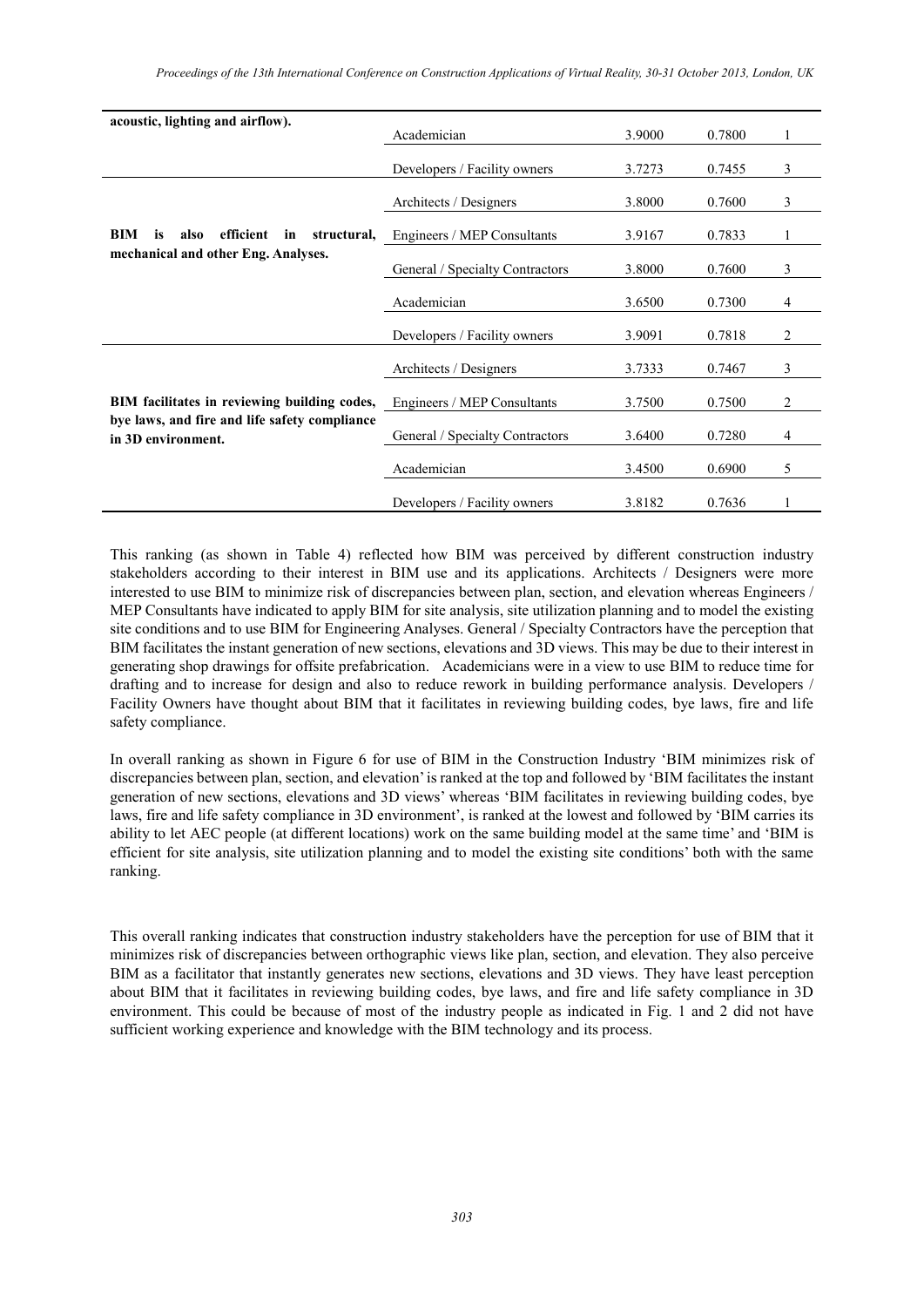

Fig. 6: Overall ranking for Potential for use of BIM

### **5. CONCLUSIONS**

There was an increasing level of awareness about BIM technology and its processes as 88.1 % of the respondents were having either little or general knowledge and 11.2% were with working knowledge of BIM. Majority of the respondents (64.9%) of this survey have no working experience with BIM because of various adoption barriers but quite a number of them (35.1%) were having varied experience with this technology. According to the overall frequency analysis of the collected data 'For better visualization and being an interactive tool', followed by 'To increase the capacity of design reviews', were the main reasons to take interest in the BIM applications. 'Constructability analysis' followed by 'Model based estimation and construction sequencing' were the major anticipated tasks for which BIM is being considered to be adopted. Construction Industry stakeholders have perceived the use of BIM that it minimizes risk of discrepancies between orthographic views like plan, section, and elevation. They also believe BIM as a facilitator that instantly generates new sections, elevations and 3D views.

### **6. REFERENCES**

AGC (2009). The Contractor's Guide to BIM. Las Vegas, Associated General Contractors of America

(AGC) Research Foundation.

Azhar, S. (2011). "Building information modeling (BIM): Trends, benefits, risks, and challenges for the AEC industry." *Leadership and Management in Engineering* **11**(3): 241-252.

Bynum, P., R. R. Issa, et al. (2012). "Building Information Modeling in Support of Sustainable Design and Construction." *Journal of Construction Engineering and Management* **139**(1): 24-34.